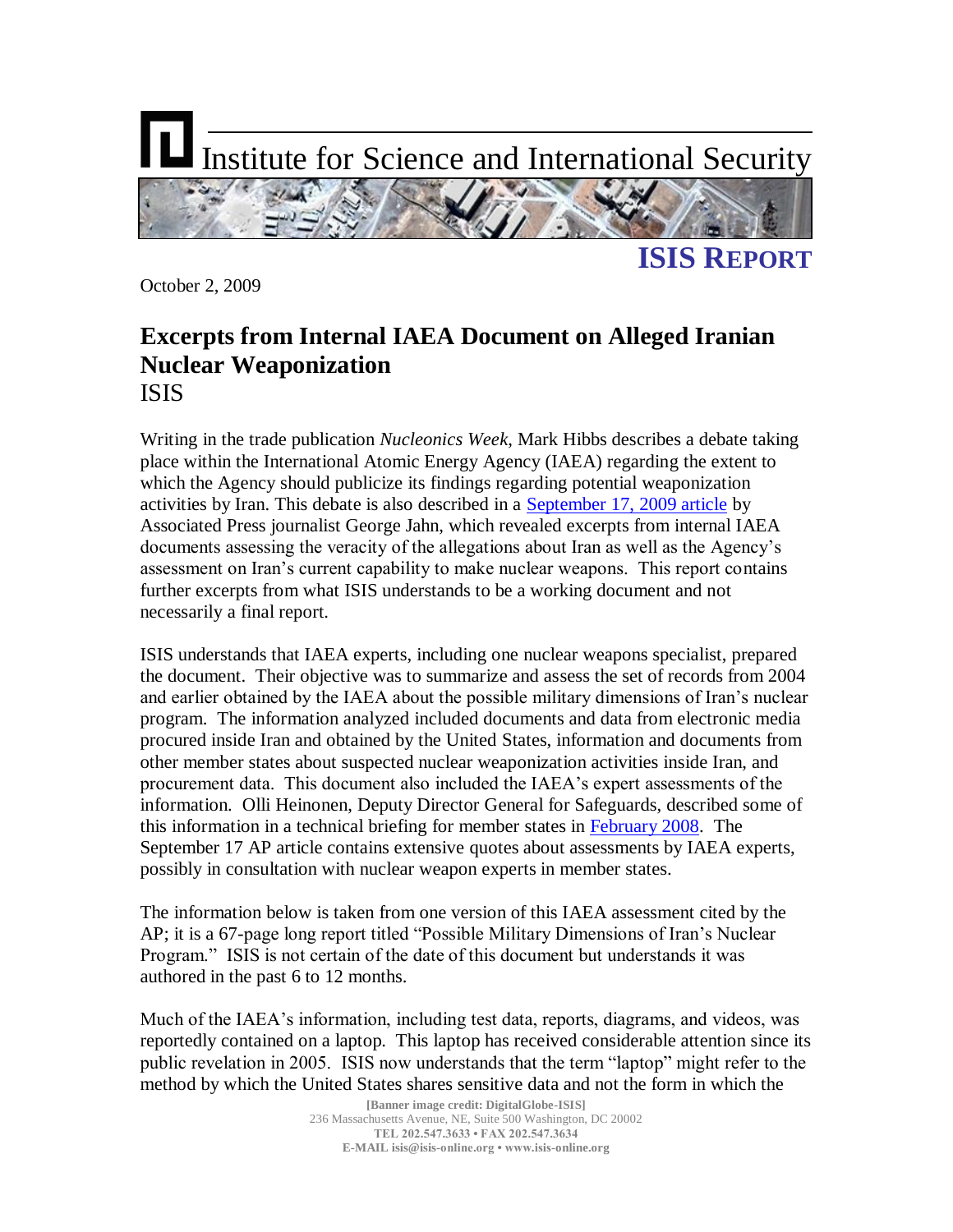data were removed from Iran. ISIS has learned from intelligence officials with direct knowledge of the case that electronic media was smuggled out of Iran by the wife of an Iranian who was recruited by German intelligence. Iranian authorities had discovered his activities, and one of his last acts before arrest was the passing of the records to his wife. Intelligence officials told ISIS that they assume he is dead. His wife fled to Turkey and turned the electronic media over to U.S. authorities.

Questions have arisen about the authenticity of these records, which are inevitable given the sensitivity of this issue. For several years, ISIS has queried nuclear and other experts who have examined these data and documents. They have consistently told ISIS that the information appears authentic. One intelligence official who examined the information said that the electronic media contains extensive amounts of data obtained in experiments, and noted that it would be extremely difficult to falsify such a large quantity of data.

It is also important to note that the IAEA has addressed this issue in its most recent safeguards report, stating that "the information contained in that documentation appears to have been derived from multiple sources over different periods of time, appears to be generally consistent, and is sufficiently comprehensive and detailed that it needs to be addressed by Iran with a view to removing the doubts which naturally arise, in light of all of the outstanding issues, about the exclusively peaceful nature of Iran"s nuclear programme."

In addition to the electronic media records, other member states have provided information relevant to this issue, which also forms the basis for the assessments contained in this internal IAEA document. Less controversy surrounds the authenticity of this information.

ISIS emphasizes that these excerpts appear to be from a working document that has been revised at least once. Its author is unknown. It is subject to revision both substantively and editorially.

# **Excerpts**

The following texts are taken from the internal IAEA report; the headings are ISIS"s own.

## **The Role of the Ministry of Defense in the Development of a Nuclear Payload for the Shahab 3 Missile**

"The Agency<sup>1</sup> has information, known as the Alleged Studies, that the Ministry of Defence of Iran has conducted and may still be conducting a comprehensive programme aimed at the development of a nuclear payload to be delivered using the Shahab 3 missile system.

 $\overline{a}$  $<sup>1</sup>$  The use of the word "Agency" by the author or authors of this internal report does not reflect IAEA</sup> approval of the contents of this report.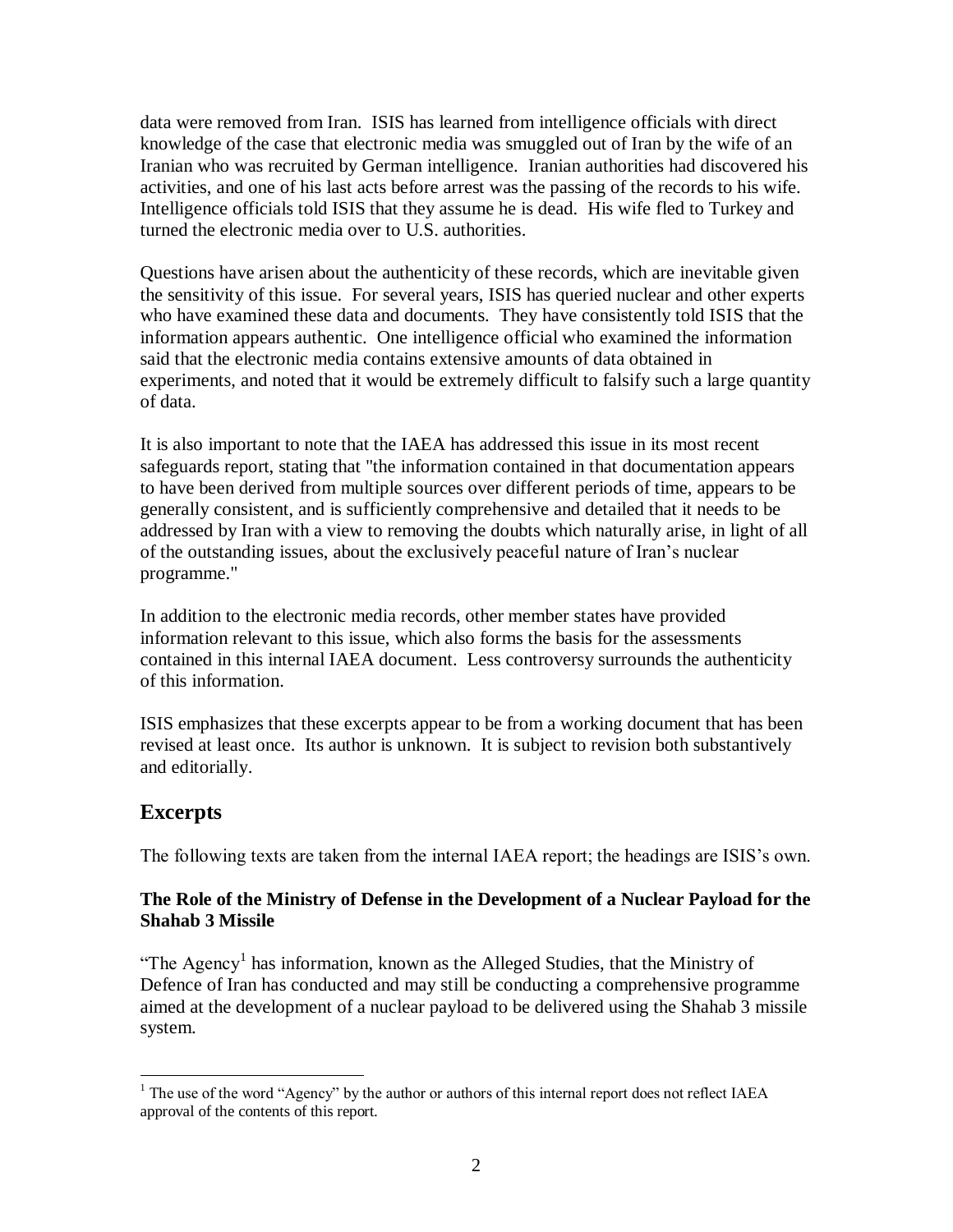The information, which originates from several Member States and the Agency"s own investigations, points to a comprehensive project structure and hierarchy with clear responsibilities, timeline and deliverables. The information, which has been obtained from multiple sources, is detailed in content and appears to be generally consistent. The information refers to known Iranian persons and institutions under both the military and civil apparatuses, as well as to some degree to their confirmed procurement activities<sup>2</sup>."

#### **Alleged Studies**

"The Alleged Studies conducted by Iran refer, inter alia, to the development work performed to redesign the inner cone of the Shahab 3 missile re-entry vehicle to accommodate a nuclear warhead. The Studies further describe the development and testing of high voltage detonator firing equipment and multiple exploding bridge wire (EBW) detonators as well as an underground testing infrastructure and the probable testing of one full-scale hemispherical explosively driven shock system that could be applicable to an implosion-type nuclear device. Another aspect concerns the conversion of  $(UO<sub>2</sub>)$  to uranium tetrafluoride  $(UF<sub>4</sub>)$ , also known as Green Salt."

#### **On Whether the Missile Re-entry Vehicle is Intended to be Nuclear**

"From the documents presented by a number of Member States and the Agency"s own activities, it is possible to assess that in early 2002 Iran formally declared the start of its warhead development programme, which very likely comprised at least two projects under the leadership and auspices of the Ministry of Defence – Project 111 and Project 110. Project 111 was to design the inner cone of the Shahab 3 missile re-entry vehicle and the production of an explosives operations control set (ECS). Project 110 was to produce the contents of the spherical warhead payload. The Agency assesses that the development work to design a suitable chamber inside the re-entry vehicle is intended to accommodate a new warhead payload that is quite likely to be nuclear."

## **Did Iran develop a high explosive implosion system small enough to fit inside the Shabah 3 missile re-entry vehicle?**

"Information received from a Member State indicates a round, semi-round and semispherical shock generator system for which an EBW detonator is being developed. It is said that the shock generator was fired in field test conditions with one detonator using a firing cable.

Without knowledge as to what exactly is being referred to under the term "shock generator system,' the Agency assesses that it is highly likely to be some form of distributed explosive-filled channel system for initiating hemispherical high explosive charges."

<sup>&</sup>lt;sup>2</sup> ISIS has learned that this also refers to studies of supposed warhead flight characteristics conducted by a university group.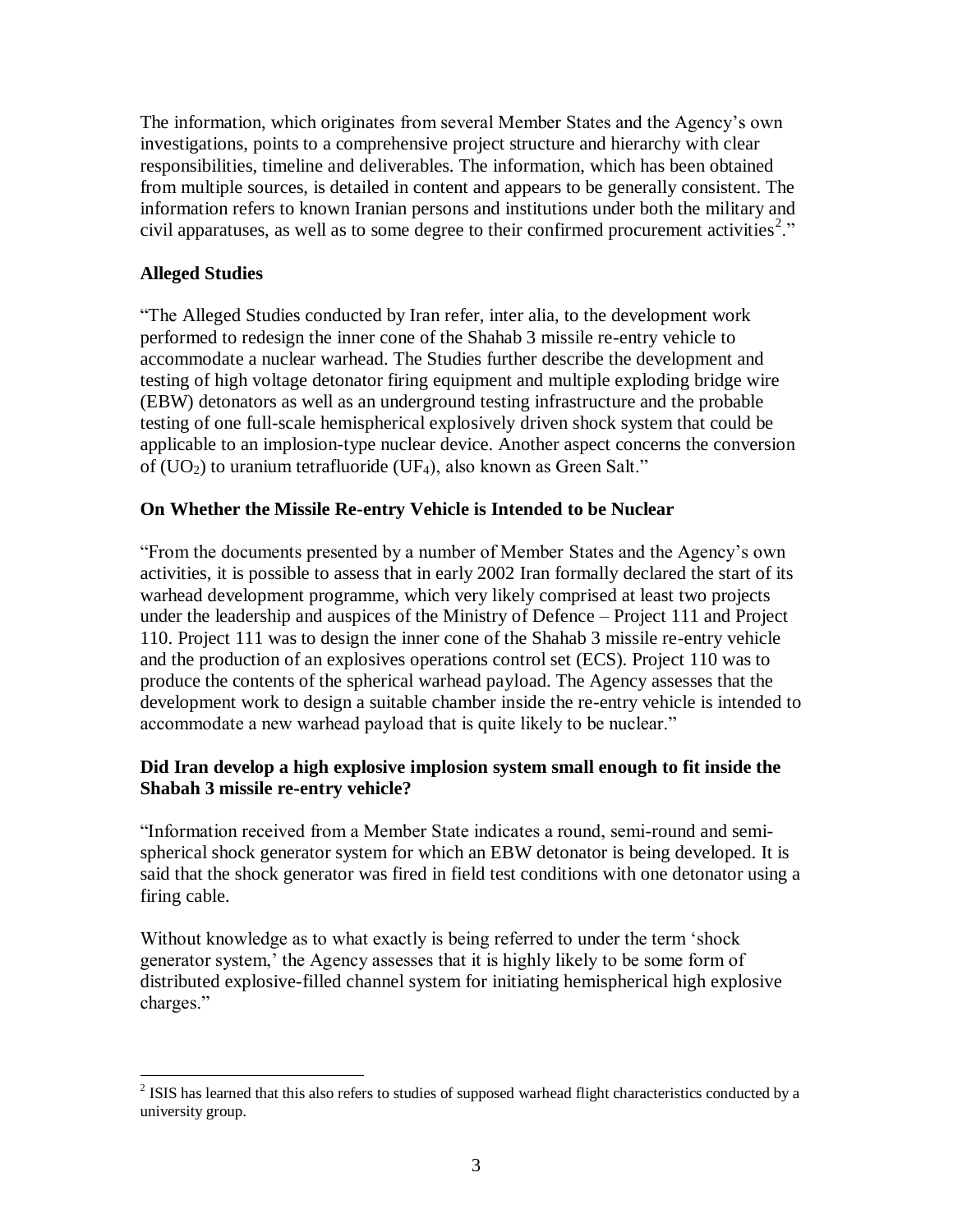"The significance of the information is that Iran may have developed an effective high explosive implosion system, which could be contained within a payload container believed to be small enough to fit into the re-entry body chamber of the Shahab 3 missile."

In October 2005, the Agency was able to examine the 15-page uranium metal document amongst centrifuge-related material in Iran. Based on the information in the document, the Agency assesses that it is possible that Iran has knowledge regarding the contents of a nuclear package, including fissile components that would be inserted inside the high explosive charge.

The Agency suspects that this document belongs to a larger package that Iran may have obtained but which has not yet come to the Agency"s attention. The Agency is concerned that Iran may have nuclear weapon design information which could be used in a specific nuclear package which would fit within the mass and volume constraints as seen in projects 110 and 111."

# **Steady Progress on Nuclear Fuel Cycle**

"The Agency assesses that Iran is steadily making progress in the development of its own indigenous nuclear programme. Iran has been reporting on a regular basis major achievements in mastering the various parts of the nuclear fuel cycle, which the Agency has been able to verify."

## **High Explosive Manufacturing Industry for Nuclear Weapons**

"It is believed that Iran has developed exploding bridgewire detonators and associated electronic high voltage firing systems. The Agency assesses that Iran has managed to develop a high explosives industry capable of synthesizing and formulating the raw materials into explosive compositions and that could be used in a nuclear weapon. It is very likely that Iran has the required engineering skills to machine explosives into the weapon components. It is assessed that Iran has succeeded in combining its detonator development work with other related studies to manufacture a relatively compact high explosives initiation system that has probably been tested with comprehensive diagnostic equipment."

## **Sufficient Information to Design and Build a Crude Nuclear Weapon**

"The Agency further assesses that Iran has sufficient information to be able to design and produce a workable implosion nuclear device based upon HEU as the fission fuel. The necessary information was most likely obtained from external sources and probably modified by Iran. The Agency believes that non-nuclear experiments conducted in Iran would give confidence that the implosion system would function correctly.

The Agency has evidence from which it is possible to assess that Iran has the ability to make a neutron initiator which may have been tested. Provided Iran has relevant